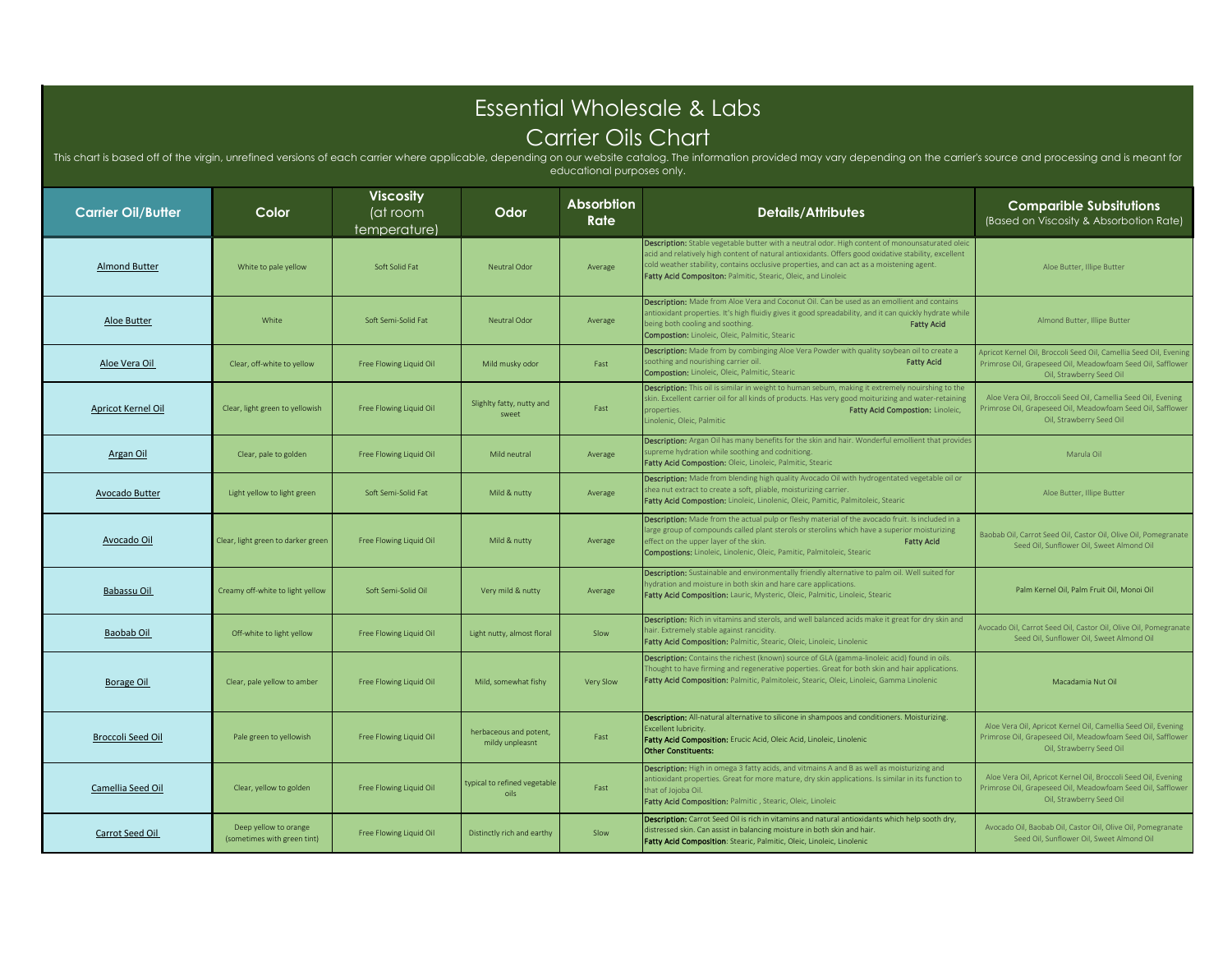| Castor Oil                  | Clear, almost colorless      | Viscous Liquid Oil            | Slightly unpleasant<br>characteristic          | Very Slow | Description: Generally used as an additional oil and not as a carrier oil by itself. Contains<br>tryglcerides from different fatty acids, good for topical applications for skin and hair. (traditionally<br>used in lipstick due to the oils thickness)<br>Fatty Acid Composition: Ricinoleic Acid, Linoleic Acid, Oleic Acid, Palmitic Acid, Stearic Acid,<br>inolenic Acid, Eicosanoic Acid                                                                                             | Kukui Nut Oil                                                                                                                                                |
|-----------------------------|------------------------------|-------------------------------|------------------------------------------------|-----------|--------------------------------------------------------------------------------------------------------------------------------------------------------------------------------------------------------------------------------------------------------------------------------------------------------------------------------------------------------------------------------------------------------------------------------------------------------------------------------------------|--------------------------------------------------------------------------------------------------------------------------------------------------------------|
| Cocoa Butter                | Off-white to yellow          | <b>Brittle Hard Solid Fat</b> | Strong, sweet chocolate                        | Slow      | Description: Cocoa Butter is a very stable and dry butter. It can be found in a wide variety of skin<br>and hair care products for its moisturizing and conditioning properties and ability to provide a<br>thicker, more heat resistant final product.<br>Fatty Acid Composition: Palmitic, Stearic, Oleic, Linoleic                                                                                                                                                                      | Sal Butter, Cupaucu Butter, Hemp Seed Butter                                                                                                                 |
| Coconut Oil                 | White to off-white           | Soft Semi-Solid Oil           | Characterisitc of coconut                      | Slow      | Description: Great for dry and sensitive skin applications. Has low melting point and is best used<br>n oil based cosmetic formulations. Also noted as one of the only oils to penetrate the hair strand<br>making it great for hair conditioners and other hair moisture applications. Unlike RBD (above), this<br>oil retains its coconut aroma making it great for natural scenting.<br>Fatty Acid Composition: Caprylic, Capric, Lauric, Myristic, Palmitic, Stearic, Oleic, Linolenic | Babassu Oil, Monoi Oil                                                                                                                                       |
| Cranberry Seed Oil          | Deep yellow to light orange  | Free Flowing Liquid Oil       | Pleasantly fruity and faintly<br>bitter        | Average   | Description: Antioxidant rich cranberry seed oil contains a balance of Omega 3, 6, and 9 fatty<br>acids, and also includes all 8 forms fo Vitmain E tocopherols an dtocotrinols.Calming, soothing,<br>moisturizing, skin firming, clarifying, Supports skin barrier. Only available oil with 1:1 ratio of<br>Omega 3 fatty acids.<br>Fatty Acid Composition: Oleic, Linoleic, Linolenic                                                                                                    | Hemp Seed Oil, Moringa Oil, Red Raspberry Seed Oil, Soybean<br>Oil                                                                                           |
| <b>Cupaucu Butter</b>       | White to off-white           | Brittle Hard Solid Fat        | Mild neutral                                   | Slow      | Description: Cupuacu Butter is an incredibly versitle butter with a highly nourishing profile that is<br>ich in antioxidants, plant polyphenols and essential fatty acids.<br>Fatty Acid Composition: Palmitic, Stearic, Oleic, Linoleic, Linolenic                                                                                                                                                                                                                                        | Sal Butter, Cocoa Butter, Hemp Seed Butter                                                                                                                   |
| Daikon Seed Extract         | Clear, almost colorless      | Free Flowing Liquid Oil       | Virtually odorless                             | Fast      | Description: Daikon Seed Extract imparts a delicate slip with good absorption, and presents a<br>sensory profile more closely associated with esters and silicone type emollients.<br>Fatty Acid Composition: Palmitic, Stearic, Oleic, Linoleic, Alpha-Linolenic, Paullinic                                                                                                                                                                                                               | Daikon is a very unique oil, offering a silicone type sensory feel<br>on the skin, the closest substitution would be Kukui Nut Oil.                          |
| <b>Evening Primrose Oil</b> | Clear, yellowish to golden   | Free Flowing Liquid Oil       | Very mild and neutral                          | Fast      | Description: Skin softening and soothing. Extremely high gamma linolenic acid (GLA) content<br>much like Borage Oil)<br>Fatty Acid Composition: Palmitic, Stearic, Oleic, Linoleic, Gamma Linolenic, Alpha Linolenic                                                                                                                                                                                                                                                                       | Aloe Vera Oil, Apricot Kernel Oil, Broccoli Seed Oil, Camellia<br>Seed Oil, Grapeseed Oil, Meadowfoam Seed Oil, Safflower Oil,<br>Strawberry Seed Oil        |
| Grapeseed Oil               | cloudy green                 | Free Flowing Liquid Oil       | Very mild and neutral                          | Fast      | Description: One of the lightest of oils. Contains vitamins, minerals, and is high in<br>polyunsaturated fats and protien. Good for all skin and hair applications.<br>Fatty Acid Composition: Palmitic, Stearic, Oleic, Linoleic                                                                                                                                                                                                                                                          | Aloe Vera Oil, Apricot Kernel Oil, Broccoli Seed Oil, Camellia<br>Seed Oil, Evening Primrose Oil, Meadowfoam Seed Oil,<br>Safflower Oil, Strawberry Seed Oil |
| Hazelnut Oil                | Clear, light yellow          | Free Flowing Liquid Oil       | Delightful charactersiticly<br>nutty and sweet | Very Fast | Description: High content of catechins and tannins (healthy flavonoids). A "dry" or "astringent" oi<br>hat feels smooth and toning on the skin. Good for both hair and skin care applications.<br>Fatty Acid Composition: Palmitic, Stearic, Oleic, Linoleic, Alpha Linolenic                                                                                                                                                                                                              | Daikon Seed Extract, Kalahari Melon Oil                                                                                                                      |
| <b>Hemp Seed Butter</b>     | Light yellow to dark beige   | <b>Brittle Hard Solid Fat</b> | Soft and nutty                                 | Average   | Description: Hemp Seed Butter does not contain THC (tetrahydrocannabinol). Great for dry,<br>ritated or mature skin, and can be used in both skin and hair care applications.<br>Fatty Acid Composition: Palmitic, Stearic, Oleic, Linolenic, Linoleic                                                                                                                                                                                                                                     | Sal Butter, Cupaucu Butter, Cocoa Butter                                                                                                                     |
| Hemp Seed Oil               | Clear green, to darker green | Free Flowing Liquid Oil       | Soft and nutty                                 | Average   | Description: Hemp Seed Oil does not contain THC (tetrahydrocannabinol). Great for dry, irritated<br>or mature skin, and can be used in both skin and hair care applications.<br>Fatty Acid Composition: Palmitic, Stearic, Oleic, Linolenic, Linoleic                                                                                                                                                                                                                                      | Cranberry Seed Oil, Moringa Oil, Red Raspberry Seed Oil,<br>Sovbean Oil                                                                                      |
| <b>Illipe Butter</b>        | White                        | Medium Soft Solid Fat         | Mild and nuetral                               | Slow      | Description: Illipe Butter is a conditioning emollient used to nourish the skin and hair. It offers<br>stable emulsions due to the uniform tryglyceride composition, and is a suitable replacement for<br>nany synthetic emolliency enhancers.<br>Fatty Acid Composition: Palmitic, Stearic, Oleic, Linoleic                                                                                                                                                                               | Almond Butter, Aloe Butter                                                                                                                                   |
| Jojoba Oil                  | Clear, golden yellow         | Free Flowing Liquid Wax       | Pleasant and soft                              | Average   | Description: Offers traits of both wax and oil, making it a good addition to cremes and massage<br>oils. Is highly penatrating and great for all skin and hair applications.<br>Fatty Acid Composition: Palmitic, Oleic, Gadoleic, Erucic                                                                                                                                                                                                                                                  | Jojoba Oil is unique because it is technically a liquid wax. But<br>you can use Meadowfoam Seed Oil in necessary.                                            |
| Kalahari Melon Oil          | Clear, light golden          | Free Flowing Liquid Oil       | Pleasant and soft                              | Very Fast | Description: This virgin oil has an omega-6 fatty acid content comparable to that of evening<br>orimrose oil, but has even fastor absorption and a dry feel.<br>Fatty Acid Composition: Palmitic, Stearic, Oleic, Linoleic                                                                                                                                                                                                                                                                 | Daikon Seed Extract                                                                                                                                          |
| <b>Kokum Butter</b>         | White to off-white           | <b>Brittle Hard Solid Fat</b> | Pleasant and soft                              | Slow      | Description: Kokum Butter gives stable emulsions due to the uniform triglyceride composition<br>with a high oxidative stability. It has good emolliency properties making it a very suitable<br>replacement for many synthetic emolliency enhancers.<br>Fatty Acid Compostion: Linoleic, Oleic, Stearic, Palmitic                                                                                                                                                                          | Hemp Seed Butter, Cupuacu Butter, Cocoa Butter, Sal Butter                                                                                                   |
| Kukui Nut Oil               | Clear, light yellow to honey | Viscous Liquid Oil            | Potent and midly<br>unpleasant                 | Slow      | Description: Kukuie Nut Oil penetrates the skin well and it's high levels of Oleic and Linoleic<br>ssential fatty acids makes it an especially effective emollient. Good in all skin and hair care<br>inplications.<br>Fatty Acid Composition: Palmitic, Stearic, Oleic, Linoleic, Alpha Lnolenic                                                                                                                                                                                          | Castor Oil                                                                                                                                                   |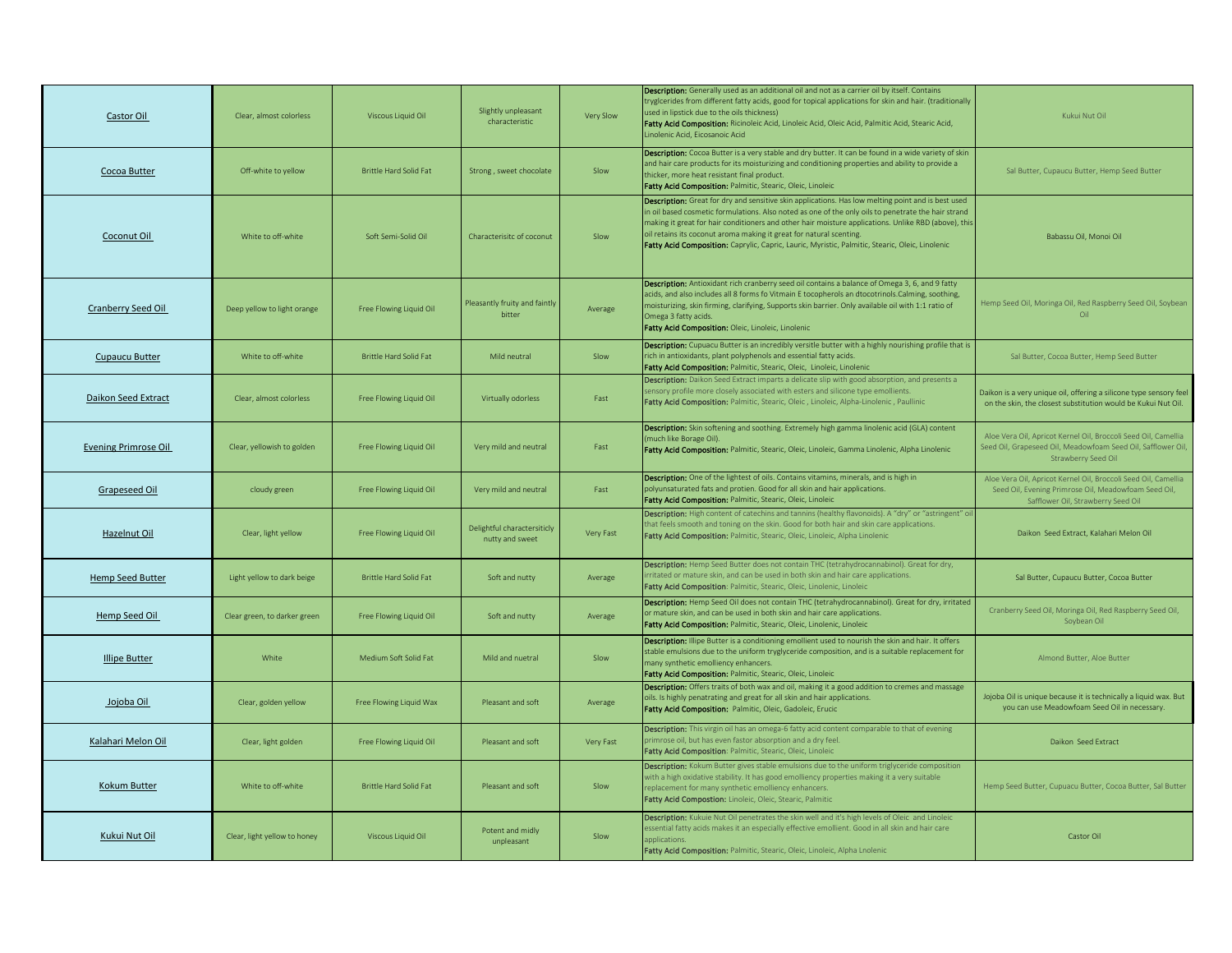| Macadamia Nut Butter   | Off white to light yellow               | Soft Solid Fat                               | Pleasant, slightly nutty                                                                            | Slow      | Description: Macadamia Nut Butter is a creamy, delightful blend of Macadamia Nut Oil and<br>Hydrogenated Vegetable Oil. It creates a dense, but smooth butter that can be used in a wide<br>ariety of cosmetic applications.<br><b>Fatty Acid</b><br>Composition: Linoleic, Oleic, Palmitic, Stearic                                                                                                                                                                                                                           | Olive Butter, Shea Butter, Mango Butter                                                                                                                       |
|------------------------|-----------------------------------------|----------------------------------------------|-----------------------------------------------------------------------------------------------------|-----------|--------------------------------------------------------------------------------------------------------------------------------------------------------------------------------------------------------------------------------------------------------------------------------------------------------------------------------------------------------------------------------------------------------------------------------------------------------------------------------------------------------------------------------|---------------------------------------------------------------------------------------------------------------------------------------------------------------|
| Macadamia Nut Oil      | Clear, light yellowish to amber         | Free Flowing Liquid Oil                      | Pleasant, slightly nutty                                                                            | Very Slow | Description: Highly stable to oxidation. Exceptionally good emolliency and absorbs well into the<br>skin. Good in all skin and hair care applications.<br>Fatty Acid Compostion: Palmitic, Palmitoleic, Stearic, Oleic, Linoleic                                                                                                                                                                                                                                                                                               | <b>Borage Oil</b>                                                                                                                                             |
| <b>Mango Butter</b>    | Off white to light yellow               | Medium Soft Solid Fat                        | Mild and neutral                                                                                    | Slow      | Description: Mango Butter is a non-greasy emollient that is similar in chemical structure, feel,<br>and appearance to shea butter, and is often used in similar applications. Appreciated for it<br>noisturizing properties and skin conditioning.<br>Fatty Acid Composition: Palmitic, Stearic, Oleic, Linoleic, Arachidic                                                                                                                                                                                                    | Olive Butter, Shea Butter, Macadamia Nut Butter                                                                                                               |
| Marula Oil             | Clear, light yellow                     | Viscous Liquid Oil                           | Slight oily scent that can<br>change based on growing<br>season and when the fruit<br>was harvested | Average   | Description: Excellent for all topical cosmetic formulations. High mono-unsaturated fatty acid<br>orofile is similar to olive oil and is rich in antioxidants giving stability to oxidation and is highly<br>nourishing, naturally softening and revitalizing to the skin.<br>Fatty Acid Compositon: Palmitic, Stearic, Oleic, Linoleic                                                                                                                                                                                        | Argan Oil                                                                                                                                                     |
| Meadowfoam Seed Oil    | Clear, light golden to golden           | Free Flowing Liquid Oil                      | Mild characteristic,<br>eminiscent of vegetable oi                                                  | Fast      | Description: Moisutrizing properties, and exceptionally stable/resistant to rancidity making a<br>good addition to any skin or hair care applications.<br>Fatty Acid Compostion: Eicosenoic, Erucic, Docosadienoic                                                                                                                                                                                                                                                                                                             | Aloe Vera Oil, Apricot Kernel Oil, Broccoli Seed Oil, Camellia<br>Seed Oil, Evening Primrose Oil, Grapeseed Oil, Safflower Oil,<br>Strawberry Seed Oil        |
| Monoi Oil              | Cloudy pale cream to yellow             | Viscous Liquid Oil to Soft Semi-Solid<br>Fat | Pleasant and coconut-like<br>with floral undertones                                                 | Slow      | Description: An infused perfume-oil made from soaking the petals of Tahitian gardenias in<br>coconut oil. Great perfume balm as well as an addition to any skin or hair care applications for<br>scenting, and moisturizing. Also an excellent emoillient, and moisturizer.<br>Fatty Acid Compostion: Caprylic, Capric, Lauric, Myristic, Palmitic, Stearic, Oleic, Linolenic                                                                                                                                                  | Unique as this is an enfleourage. But you can use babassu or<br>deodorized coconut oil instead. Or you can make your own<br>enfleourage using either one.     |
| Moringa Oil            | Clear, light yellow to golden<br>yellow | Free Flowing Liquid Oil                      | Mild but pleasnt and nutty                                                                          | Average   | Descripton: One of the most stable vegetable oils and among the richest in monounsaturated<br>acid. High content of benenic acid and has a pleasnt and distinctive sensorial profile. Good for all<br>skin and hair care applications.<br>Fatty Acid Composition: Palmitic, Stearic, Oleic, Behenic                                                                                                                                                                                                                            | Cranberry Seed Oil, Hemp Seed Oil, Red Raspberry Seed Oil,<br>Soybean Oil                                                                                     |
| Neem Oil               | Cloudy deep honey to light brown        | Viscous Liquid Oil                           | Strong garlic-like                                                                                  | Very Slow | Description: Contains natural constituents with specific benefits for skin care. Can extend the<br>shelf life of other oils since it resists rancidity so well. Good for all skin and hair care applications.<br>Fatty Acid Composition: Linoleic, Oleic, Stearic, Palmitic                                                                                                                                                                                                                                                    | Neem has unique properties that other oils do not, and it also<br>has a very stong and unique aroma. The cloests we can<br>recoemend is Borage or Tamanu Oil. |
| Olive Butter           | Light yellow                            | Soft Solid Fat                               | Mild full-bodied                                                                                    | Slow      | Description: Wonderul emollient made up of Olive Oil and Hydrogentated Vegetable Oil to create<br>smooth, full bodied butter that can be used in a wide variety of cosmetic applications to aid in<br>ydration and water retention.<br><b>Fatty Acid</b><br>Composition: Palmitic, Palmitoleic, Stearic, Oleic, Linoleic, linolenic                                                                                                                                                                                            | Mango Butter, Shea Butter                                                                                                                                     |
| Olive Oil Extra Virgin | Clear, golden yellow to light green     | Free Flowing Liquid Oil                      | Apealing, full-bodied                                                                               | Slow      | Description: Olive oil is a very commonly used oil in many cosmetic applications. It offers<br>wonderful moisturizing and noursihing properties. Very high in vitamins and fatty acids.<br>Fatty Acid Composition: Palmitic, Palmitoleic, Stearic, Oleic, Linoleic, linolenic                                                                                                                                                                                                                                                  | Avocado Oil, Baobab Oil, Carrot Seed Oil, Castor Oil,<br>Pomegranate Seed Oil, Sunflower Oil, Sweet Almond Oil                                                |
| Palm Kernel Oil        | White to off-white                      | Soft Semi-Solid Oil                          | Virtually odorless                                                                                  | Very Slow | Description: Contains a balance of fatty acids, and can be used in lotions, creams, balms, body<br>butters and melt & pour formulations where a thicker product is desired. Less water soluable and<br>esists "melting".<br>Fatty Acid Composition: Caprylic, Capric, Lauric, Mysistic, Palmitic, Stearic, Oleic                                                                                                                                                                                                               | Babassu Oil                                                                                                                                                   |
| Palm Fruit Oil         | White to off-white                      | Soft Semi-Solid Oil                          | Virtually odorless                                                                                  | Very Slow | Contains naturally high levels of antioxidants making it resistant to oxidation and rancidity. Also<br>contains a balance of fatty acids and can be used in lotions, creams, balms, body butters and melt<br>& pour formulations where a thicker product is desired.<br>Fatty Acid Compostion: Myristic, Palmitic, Stearic, Oleic, Linoleic                                                                                                                                                                                    | Babassu Oil                                                                                                                                                   |
| Plum Oil               | Clear golden yellow                     | <b>Slightly Viscous Liquid</b>               | Delightfult and sweet                                                                               | Fast      | Description: High in omega fatty acids and beta-carotene, this oil made from the pit of plums has<br>a lovely marzipan scent. It absorbs quickly into hair and skin without feeling greasy, and it adds a<br>beautiful shine to all hair types. Plum Oil moisturizes nails, too, and makes a plumping addition to<br>ip care products. Its natural antioxidants and healthy acids make this perfect for mature skin, or<br>anyone looking for beautiful hydration.<br>Fatty Acid Composition: Linoleic Acid, Linolenic<br>Acid | Prickly Pear                                                                                                                                                  |
| Pomegranate Seed Oil   | Clear deep yellow to golden honey       | Free Flowing Liquid Oil                      | Virtually odorless                                                                                  | Slow      | <b>Description:</b> Firming, tightening, calming, soothing, and helps stimulate skin. Has amazing<br>emollient properties making it a very effective in moisturizers. Also fabulous in hair for a natural<br>shine. Contains high levels of antioxidants.<br><b>Fatty Acid</b><br><b>Compositon:</b> Linoleic, Linolenic, Oleic                                                                                                                                                                                                | Avocado Oil, Baobab Oil, Carrot Seed Oil, Castor Oil, Olive Oil,<br>Sunflower Oil, Sweet Almond Oil                                                           |
| Prickly Pear Oil       | Clear, yellow to light greenish         | <b>Viscous Liquid Oil</b>                    | Slightly nutty                                                                                      | Fast      | Description: A hydrating oil that contains both linoleic and oleic fatty acids and unsaponifiables,<br>as well as antioxidant properties. Good for all skin and hair care applications with skin moisturizing<br>Fatty Acid Composition: Linoleic, Oleic,<br>and restructuring properties.<br>almitic                                                                                                                                                                                                                          | Plum Oil                                                                                                                                                      |